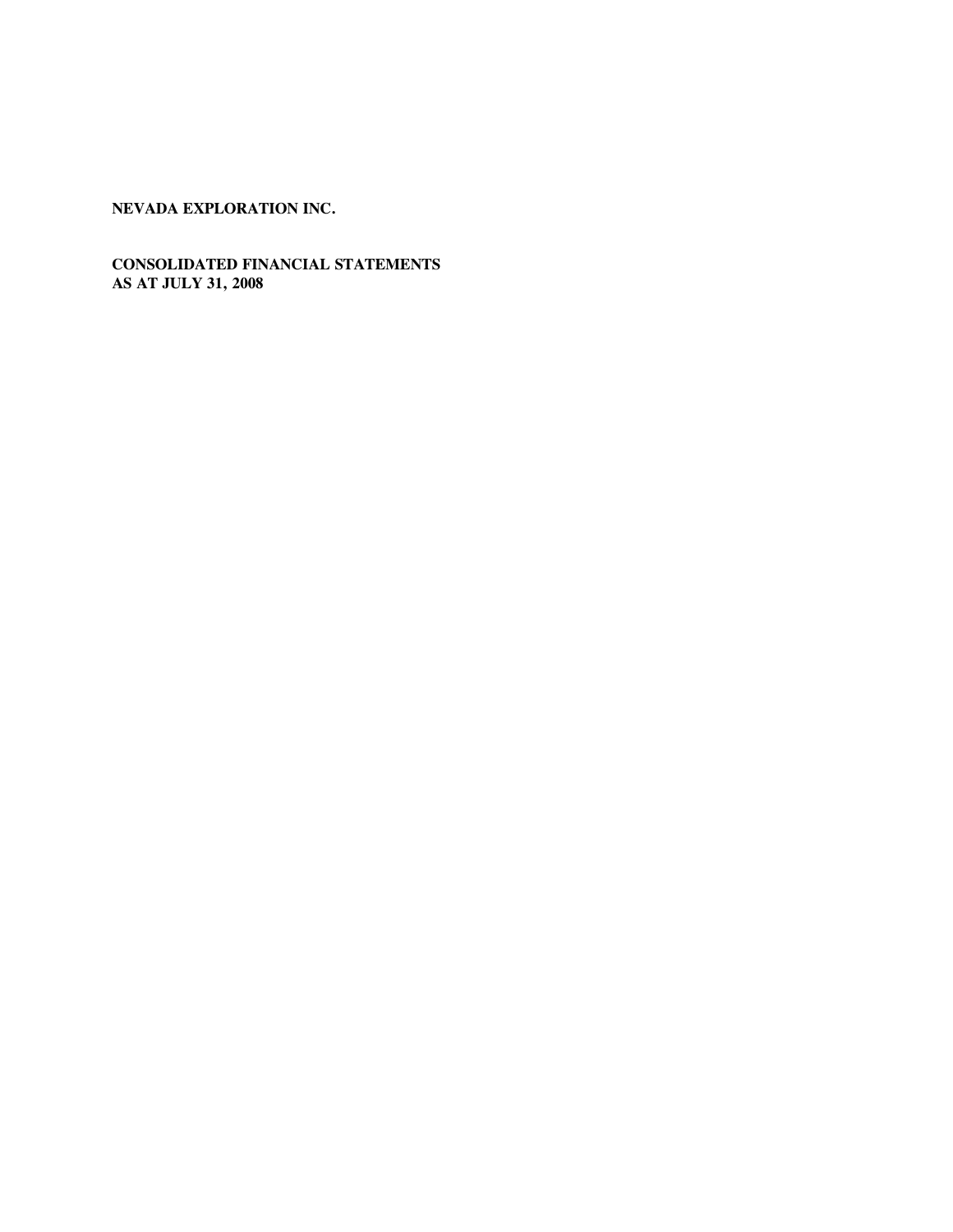# **TABLE OF CONTENTS**

# **MANAGEMENT'S COMMENTS ON UNAUDITED FINANCIAL STATEMENTS** 1

# **CONSOLIDATED FINANCIAL STATEMENTS**

| Statements of operations, comprehensive income and deficit |         |
|------------------------------------------------------------|---------|
| Balance sheets                                             |         |
| Statements of cash flows                                   | 4       |
| Notes to consolidated financial statements                 | 5 to 15 |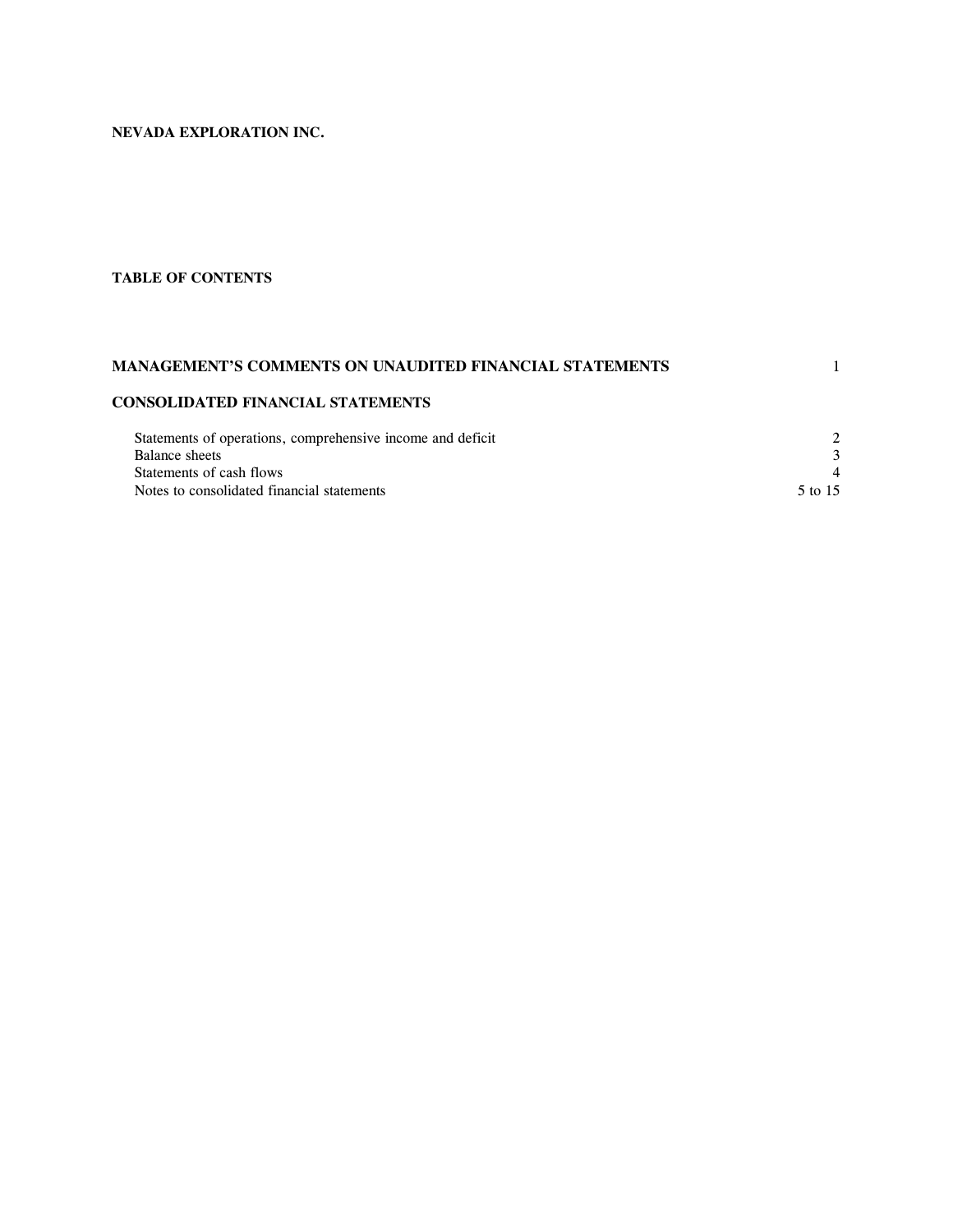### **MANAGEMENT'S COMMENTS ON UNAUDITED FINANCIAL STATEMENTS**

The accompanying unaudited interim consolidated financial statements of NEVADA EXPLORATION INC. for the three-month period ended July 31, 2008 have been prepared by management and approved by the Audit Committee and the Board of Directors of the Company. These financial statements have not been reviewed by the Company's external auditors.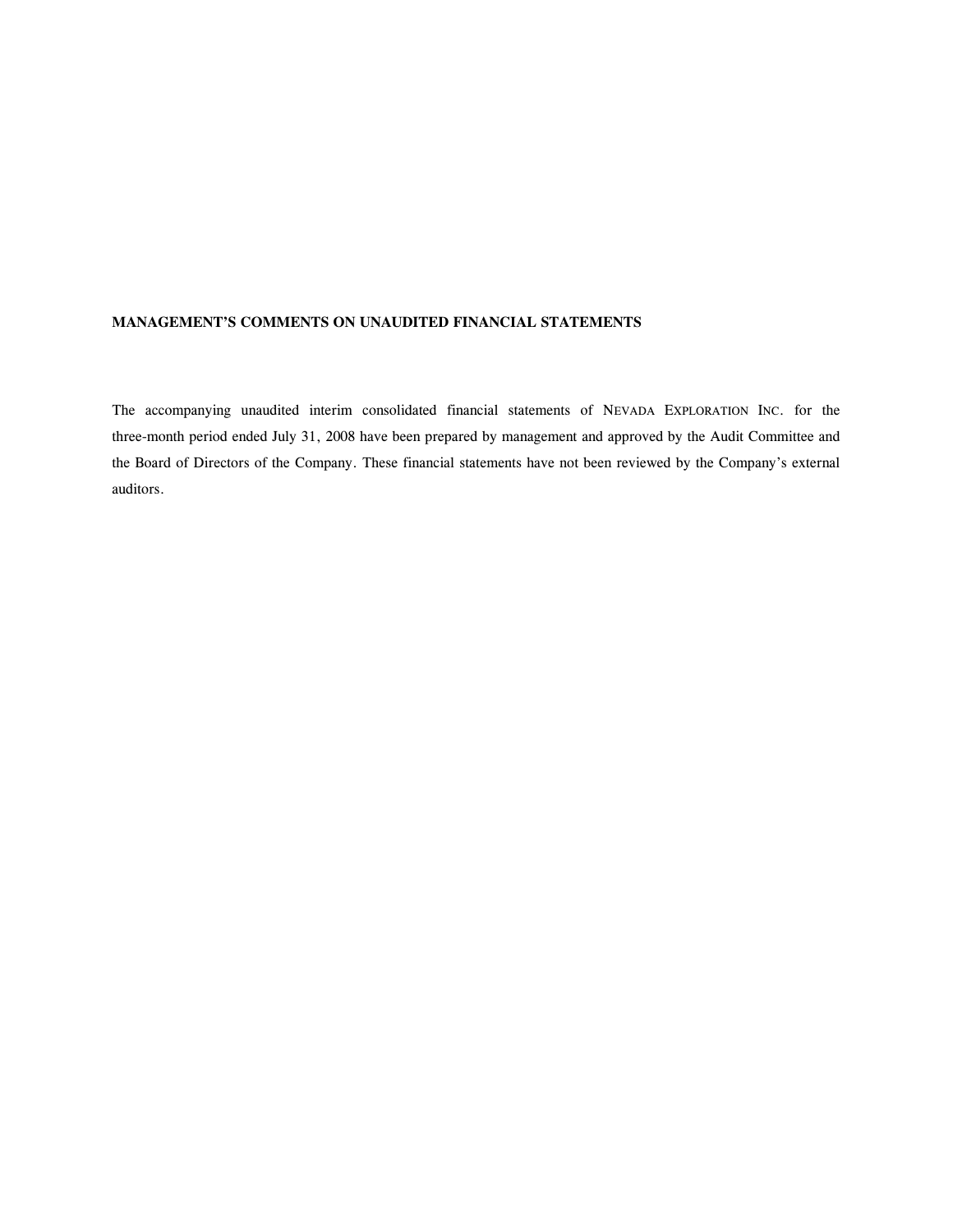# **CONSOLIDATED STATEMENTS OF OPERATIONS, COMPREHENSIVE INCOME AND DEFICIT FOR THE THREE-MONTH PERIODS ENDED JULY 31, 2008 AND 2007**

(In Canadian Dollars) (Unaudited) 2

|                                                      | Period ended<br><b>July 31,</b> |             |  |
|------------------------------------------------------|---------------------------------|-------------|--|
|                                                      | 2008                            | 2007        |  |
|                                                      | \$                              | \$          |  |
| <b>INTEREST INCOME</b>                               | 4,533                           | 1,037       |  |
| <b>GENERAL AND ADMINISTRATIVE</b>                    |                                 |             |  |
| <b>Salaries</b>                                      | 218,537                         | 86,375      |  |
| Rent                                                 | 26,952                          | 4,046       |  |
| Travel                                               | 14,927                          | 52,080      |  |
| Professional fees, consulting and investor           |                                 |             |  |
| relations                                            | 55,644                          | 97,935      |  |
| Office expenses and other                            | 107,055                         | 35,818      |  |
| Interest and bank charges                            | 3,256                           | 1,197       |  |
| Stock-based compensation (Note 6)                    | 225,990                         | 205,251     |  |
| Foreign exchange                                     | (116, 353)                      | 4,840       |  |
| Amortization                                         | 37,594                          | 9,630       |  |
|                                                      | 573,602                         | 497,172     |  |
| NET LOSS AND COMPREHENSIVE INCOME                    | (569,069)                       | (496, 135)  |  |
| <b>DEFICIT - BEGINNING OF PERIOD</b>                 | (4,939,326)                     | (2,330,576) |  |
| <b>DEFICIT - END OF PERIOD</b>                       | (5,508,395)                     | (2,826,711) |  |
| Basic and diluted loss per share                     | (0.01)                          | (0.01)      |  |
| Weighted average number of common shares outstanding | 58,737,106                      |             |  |
|                                                      |                                 | 52,526,809  |  |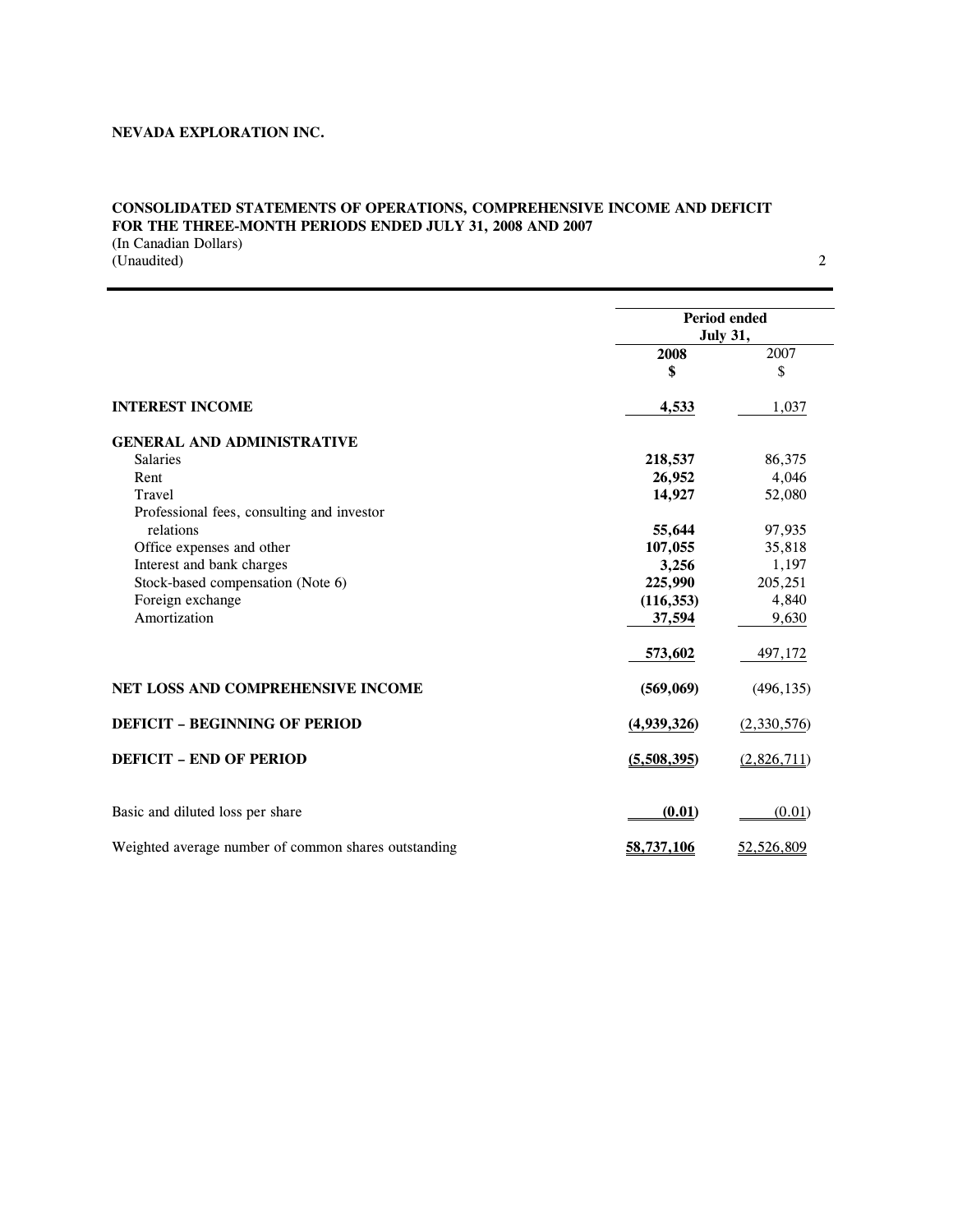# **CONSOLIDATED BALANCE SHEETS**

(In Canadian Dollars) (Unaudited) 3

|                                                            | <b>July 31,</b><br>2008 | April 30,<br>2008 |
|------------------------------------------------------------|-------------------------|-------------------|
|                                                            | \$                      | \$                |
|                                                            |                         | (Audited)         |
| <b>CURRENT ASSETS</b>                                      |                         |                   |
| Cash and cash equivalents                                  | 245,778                 | 1,908,450         |
| Term deposits, bearing interest at rates of 3.58%          |                         |                   |
| and 3.47%                                                  | 1,247,237               | 1,027,714         |
| Accounts receivable                                        | 36,088                  |                   |
| Loans receivable, bearing interest at a rate of 5%         | 221,971                 | 214,656           |
| Prepaid expenses and other                                 | 15,006                  | 62,106            |
|                                                            | 1,766,080               | 3,212,926         |
| <b>TERM DEPOSIT</b> , bearing interest at a rate of 3.47%, |                         |                   |
| maturing in July 2009                                      | 504,705                 | 500,379           |
| <b>EQUIPMENT</b> (Note 2)                                  | 780,157                 | 517,161           |
| SOFTWARE (net of accumulated amortization of \$2,457)      | 11,058                  | 11,058            |
| <b>MINERAL PROPERTIES</b> (Note 3)                         | 4,288,332               | 3,365,206         |
| <b>DEPOSITS AND BONDS</b>                                  | 363,037                 | 307,420           |
|                                                            | 7,713,369               | 7,914,150         |
| <b>CURRENT LIABILITIES</b>                                 |                         |                   |
| Accounts payable and accrued liabilities                   | 333,178                 | 438,913           |
| Current portion of long-term debt (Note 4)                 | 31,096                  | 31,096            |
|                                                            | 364,274                 | 470,009           |
| <b>LONG-TERM DEBT</b> (Note 4)                             | 89,105                  | 94,397            |
|                                                            | 453,379                 | 564,406           |
| <b>SHAREHOLDERS' EQUITY</b>                                |                         |                   |
| Capital stock (Note 5)                                     | 9,674,536               | 9,159,364         |
| Warrants (Note 6)                                          | 1,534,609               | 1,668,390         |
| Options (Note 6)                                           | 1,455,756               | 1,357,832         |
| Contributed surplus                                        | 103,484                 | 103,484           |
| Deficit                                                    | (5,508,395)             | (4,939,326)       |
|                                                            | 7,259,990               | 7,349,744         |
|                                                            | 7,713,369               | 7,914,150         |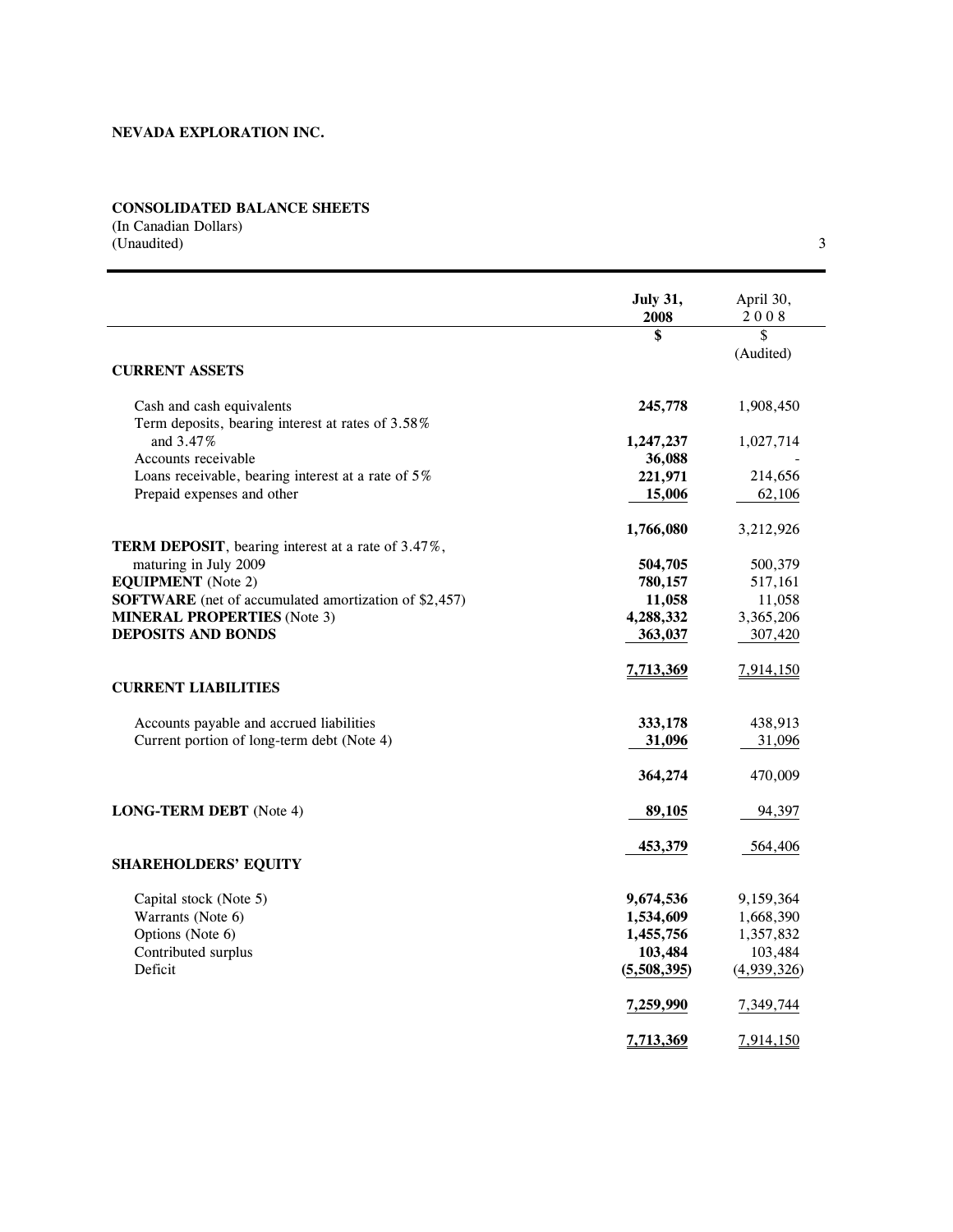### **CONSOLIDATED STATEMENTS OF CASH FLOWS FOR THE THREE-MONTH PERIODS ENDED JULY 31, 2008 AND 2007**  (In Canadian Dollars)

(Unaudited) 4

|                                                  | Period ended<br><b>July 31,</b> |            |  |
|--------------------------------------------------|---------------------------------|------------|--|
|                                                  | 2008                            | 2007       |  |
|                                                  | \$                              | \$         |  |
| <b>OPERATING ACTIVITIES</b>                      |                                 |            |  |
| Net loss                                         | (569,069)                       | (496, 135) |  |
| Items not affecting cash:                        |                                 |            |  |
| Amortization                                     | 37,594                          | 9,630      |  |
| Stock-based compensation                         | 225,990                         | 205,271    |  |
|                                                  | (305, 485)                      | (281, 234) |  |
| Change in non-cash working capital items         |                                 |            |  |
| Prepaid expenses and other                       | 47,100                          |            |  |
| Accounts receivables                             | (36,088)                        |            |  |
| Accounts payable and accrued liabilities         | (105, 735)                      | 69,371     |  |
|                                                  | (400, 208)                      | (211, 863) |  |
| <b>FINANCING ACTIVITIES</b>                      |                                 |            |  |
| Issuance of capital stock and warrants           | 253,325                         | 261,714    |  |
| Repayment of long-term debt                      | (5,292)                         |            |  |
|                                                  | 248,033                         | 261,714    |  |
| <b>INVESTING ACTIVITIES</b>                      |                                 |            |  |
| Term deposits                                    | (223, 849)                      |            |  |
| Loans receivable                                 | (7,315)                         |            |  |
| Acquisition of equipment                         | (300, 590)                      | (11,702)   |  |
| Mineral properties                               | (923, 126)                      | (446, 783) |  |
| Subscription receivable                          |                                 | 205,729    |  |
| Deposits and bonds                               | (55, 617)                       | (41, 630)  |  |
|                                                  | (1,510,497)                     | (294, 086) |  |
| INCREASE (DECREASE) IN CASH AND CASH EQUIVALENTS | (1,662,672)                     | (244, 235) |  |
| CASH AND CASH EQUIVALENTS - BEGINNING OF PERIOD  | 1,908,450                       | 3,559,095  |  |
| CASH AND CASH EQUIVALENTS - END OF PERIOD        | 245,778                         | 3,314,860  |  |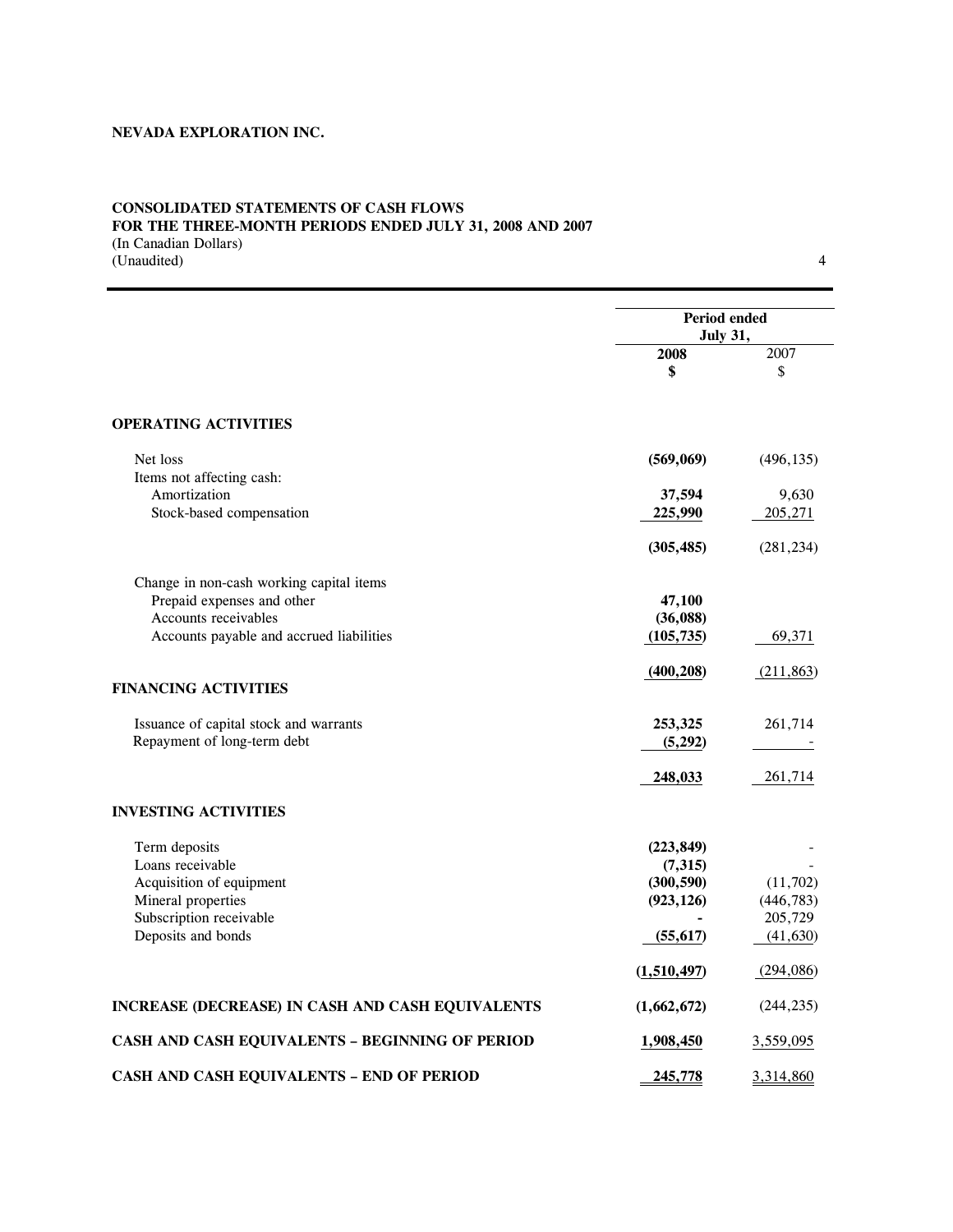### **NOTES TO CONSOLIDATED FINANCIAL STATEMENTS FOR THE THREE-MONTH PERIOD ENDED JULY 31, 2008**  (In Canadian Dollars) (Unaudited) 5

#### **1. ACCOUNTING POLICIES**

The unaudited consolidated financial statements have been prepared in accordance with Canadian generally accepted accounting principles and applied in the same manner as the most recently audited financial statements. During the quarter, the Company adopted Section 1535, Capital Disclosures, Section 3862, Financial Instruments – Disclosures and Section 3863, Financial Instruments - Presentation. The adoption of this section has no impact on the consolidated financial statements. The unaudited consolidated financial statements do not include all the information and notes required according to generally accepted accounting principles for annual financial statements, and should therefore be read in conjunction with the audited consolidated financial statements and the notes included in the Company's annual report for the year ended April 30, 2008.

# **2. EQUIPMENT**

|                              |         | <b>July 31,</b> |                |         | April 30,    |            |
|------------------------------|---------|-----------------|----------------|---------|--------------|------------|
|                              |         | 2008            |                |         | 2008         |            |
|                              |         |                 | <b>Net</b>     |         |              | <b>Net</b> |
|                              |         | Accumulated     | book           |         | Accumulated  | book       |
|                              | Cost    | amortization    | value          | Cost    | amortization | value      |
|                              | \$      |                 | \$             | S       |              | \$         |
| <b>Exploration equipment</b> | 566,758 | 110,292         | 456,466        | 326,545 | 92,200       | 234,345    |
| Vehicles                     | 299,539 | 53,798          | 245,741        | 239,155 | 40,330       | 198,825    |
| Computer equipment           | 17,554  | 4,388           | 13,166         | 17,554  | 2,926        | 14,628     |
| Office equipment             | 89,615  | 24,831          | 64,784         | 89,615  | 20,252       | 69,363     |
|                              | 973,466 | 193,309         | <b>780,157</b> | 672,869 | 155,708      | 517,161    |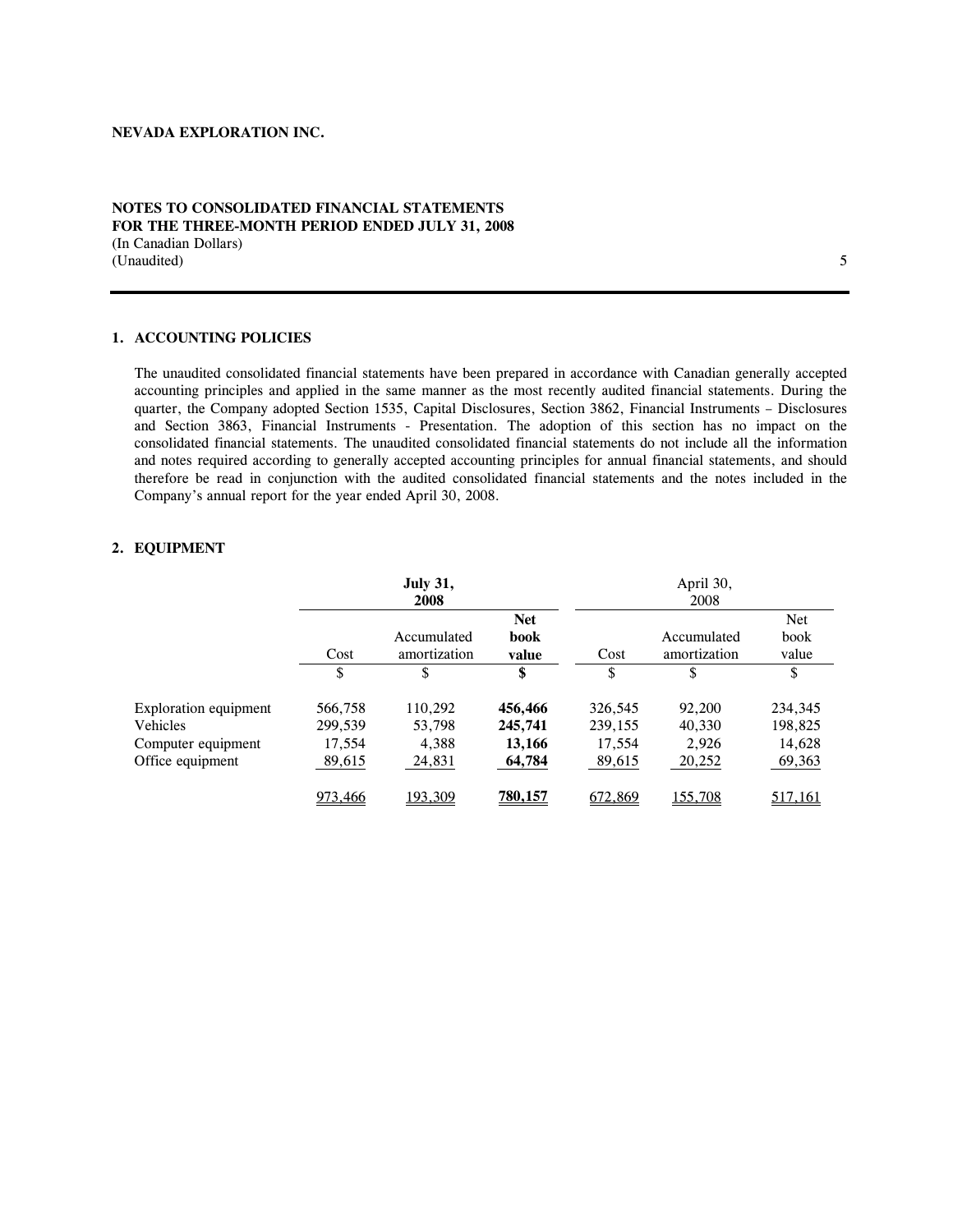### **NOTES TO CONSOLIDATED FINANCIAL STATEMENTS FOR THE THREE-MONTH PERIOD ENDED JULY 31, 2008**  (In Canadian Dollars) (Unaudited) 6

# **3. MINERAL PROPERTIES**

|                               |         |         |                          |           | July 31, 2008 |           |           |        |         |
|-------------------------------|---------|---------|--------------------------|-----------|---------------|-----------|-----------|--------|---------|
|                               | AW      | BC      | DU                       | FJ        | HP            | <b>SP</b> | <b>RP</b> | WI     | KС      |
|                               | \$      | \$      | \$                       | \$        | \$            | \$        | \$        | \$     | \$      |
| <b>Acquisition costs</b>      |         |         |                          |           |               |           |           |        |         |
| Balance – beginning of period | 100,384 | 36,536  | 34,399                   | 198,806   | 11,723        | 86,871    | 70,252    | 23,813 | 138,994 |
| Additions                     | 14,856  |         |                          |           |               | 31,322    | 16,258    | 3,100  | 37,475  |
| Balance – end of period       | 115,240 | 36,536  | 34,399                   | 198,806   | 11,723        | 118,193   | 86,510    | 26,913 | 176,469 |
| <b>Exploration costs</b>      |         |         |                          |           |               |           |           |        |         |
| Balance – beginning of period | 129,119 | 18,964  | 14,050                   | 784,727   | 661,599       | 15,042    | 9,212     | 21,412 | 27,352  |
| Incurred during the period    |         |         |                          |           |               |           |           |        |         |
| <b>Drilling</b>               | 913     | 47,023  | $\overline{\phantom{0}}$ | 137,204   | 20,320        |           |           |        |         |
| Geochemical                   | 24,520  | ٠       | ۰.                       | 2,187     |               |           | ۰         | 11,468 |         |
| Geophysics                    | 24,460  |         |                          |           |               | 22,430    |           | 19,193 |         |
| Geological                    | 770     |         |                          | 235       | 31            |           |           | 19     |         |
| Rent                          |         |         |                          |           |               |           |           |        |         |
| <b>Salaries</b>               |         |         |                          |           |               |           |           |        |         |
| Travel                        | 12,119  | 468     | 863                      | 5,927     | 2,100         | 1,645     | 1,250     | 807    |         |
| Other                         | 5,422   | 3,318   | 60                       | 10,166    | 1,568         | 3,869     | 1,223     | 2,416  | 2,617   |
|                               | 68,204  | 50,817  | 923                      | 155,719   | 24,019        | 27,944    | 2,473     | 33,903 | 2,617   |
| Balance – end of period       | 197,323 | 69,781  | 14,973                   | 940,446   | 685,618       | 43,986    | 11,685    | 55,315 | 29,969  |
| <b>Total costs</b>            | 312,563 | 106,317 | 49,372                   | 1,139,252 | 697,341       | 162,179   | 98,195    | 82,228 | 206,438 |

|                               | WF      | <b>BU</b> | JU     | Other   | <b>Total</b> |
|-------------------------------|---------|-----------|--------|---------|--------------|
|                               | \$      | \$        | \$     | \$      | \$           |
| <b>Acquisition costs</b>      |         |           |        |         |              |
| Balance – beginning of period | 34,387  | 223,882   |        |         | 960,047      |
| <b>Additions</b>              | 57,011  | 3,272     | 16,532 |         | 179,826      |
| Balance – end of period       | 91,398  | 227,154   | 16,532 |         | 1,139,873    |
| <b>Exploration costs</b>      |         |           |        |         |              |
| Balance – beginning of period | 20,675  | 242,551   |        | 460,459 | 2,405,159    |
| Incurred during the period    |         |           |        |         |              |
| <b>Drilling</b>               |         | 317,951   | 371    |         | 523,791      |
| Geochemical                   |         | 11        |        |         | 38,187       |
| Geophysics                    |         |           |        |         | 66,083       |
| Geological                    |         | 3,048     |        |         | 4,102        |
| Rent                          |         |           |        |         |              |
| <b>Salaries</b>               |         |           |        |         |              |
| Travel                        | 1,375   | 23,754    | 564    |         | 50,872       |
| Other                         | 4,078   | 24,308    | 1,220  |         | 60,266       |
|                               | 5,453   | 369,073   | 2,155  |         | 743,301      |
| Balance – end of period       | 26,128  | 611,624   | 2,155  | 460,459 | 3,148,459    |
| <b>Total costs</b>            | 117,526 | 838,778   | 18,687 | 460,459 | 4,288,332    |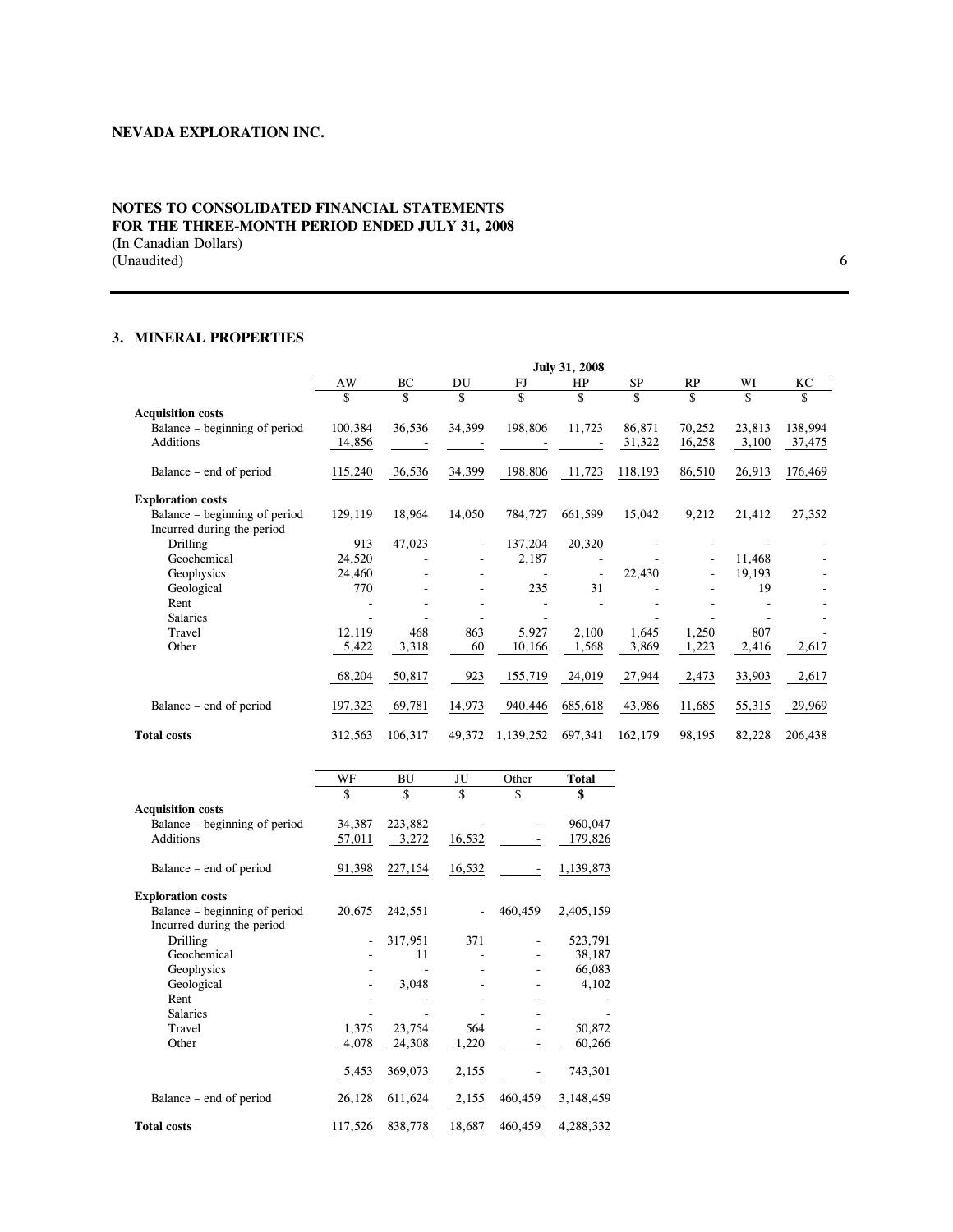### **NOTES TO CONSOLIDATED FINANCIAL STATEMENTS FOR THE THREE-MONTH PERIOD ENDED JULY 31, 2008**  (In Canadian Dollars) (Unaudited) 2012 7

# **3. MINERAL PROPERTIES** (Continued)

|                               |         |        |        |         | April 30, 2008 |           |        |        |         |
|-------------------------------|---------|--------|--------|---------|----------------|-----------|--------|--------|---------|
|                               | AW      | BC     | DU     | FJ      | HP             | <b>SP</b> | RP     | WI     | KC      |
|                               | \$      | \$     | \$     | \$      | \$             | \$        | \$     | \$     | \$      |
| <b>Acquisition costs</b>      |         |        |        |         |                |           |        |        |         |
| Balance – beginning of period | 13,020  |        | 7,359  | 151,581 | ÷,             | 18,587    | 15,945 | 5,095  |         |
| Additions                     | 87,364  | 36,536 | 27,040 | 47,225  | 11,723         | 68,284    | 54,307 | 18,718 | 138,994 |
| Balance – end of period       | 100,384 | 36,536 | 34,399 | 198,806 | 11,723         | 86,871    | 70,252 | 23,813 | 138,994 |
| <b>Exploration costs</b>      |         |        |        |         |                |           |        |        |         |
| Balance – beginning of period |         |        |        | 167,617 | 303,924        |           |        |        |         |
| Incurred during the period    |         |        |        |         |                |           |        |        |         |
| <b>Drilling</b>               |         |        |        | 519,584 | 143,706        |           |        |        |         |
| Geochemical                   | 16,737  | 1,095  | 5,691  | 5,909   | 31,505         | 5,030     | 37     | 6,701  | 10,362  |
| Geophysics                    | 94,003  | 15,156 |        |         | 117,231        |           |        |        |         |
| Geological                    |         |        | 307    | 645     | 196            |           |        |        |         |
| Rent                          |         |        |        |         | 15,335         |           |        |        |         |
| <b>Salaries</b>               | 15,295  | 1,983  | 5,888  | 66,947  | 18,482         | 9,244     | 5,371  | 10,353 | 10,881  |
| Travel                        | 3,081   | 730    | 2,164  | 15,156  | 31,220         | 768       | 3,804  | 4,358  | 6,109   |
| Other                         |         |        |        | 8,869   |                |           |        |        |         |
|                               | 129,116 | 18,964 | 14,050 | 617,110 | 357,675        | 15,042    | 9,212  | 21,412 | 27,352  |
| Balance – end of period       | 129,116 | 18,964 | 14,050 | 784,727 | 661,599        | 15,042    | 9,212  | 21,412 | 27,352  |
| <b>Total costs</b>            | 229,500 | 55,500 | 48,449 | 983,533 | 673,322        | 101,913   | 79,464 | 45,225 | 166,346 |

|                               | WF     | BU      | Other   | Total     |
|-------------------------------|--------|---------|---------|-----------|
|                               | \$     | \$      | \$      | \$        |
| <b>Acquisition costs</b>      |        |         |         |           |
| Balance – beginning of period |        | 39,530  |         | 251,117   |
| <b>Additions</b>              | 34,387 | 184,352 |         | 708,930   |
| Balance – end of period       | 34,387 | 223,882 |         | 960,047   |
| <b>Exploration costs</b>      |        |         |         |           |
| Balance – beginning of period |        | 19,646  | 25,841  | 517,028   |
| Incurred during the period    |        |         |         |           |
| Drilling                      |        |         | 33,061  | 696,351   |
| Geochemical                   |        | 40,774  | 109,735 | 233,576   |
| Geophysics                    |        | 137,612 | 928     | 364,930   |
| Geological                    |        | 780     | 27,197  | 29,125    |
| Rent                          |        |         |         | 15,335    |
| <b>Salaries</b>               | 20,675 | 33,068  | 163,667 | 361,854   |
| Travel                        |        | 10,671  | 99,349  | 177,410   |
| Other                         |        |         | 681     | 9,550     |
|                               | 20,675 | 222,905 | 434,618 | 1,888,131 |
| Balance – end of period       | 20,675 | 242,551 | 460,459 | 2,405,159 |
| <b>Total costs</b>            | 55,062 | 466,433 | 460,459 | 3,365,206 |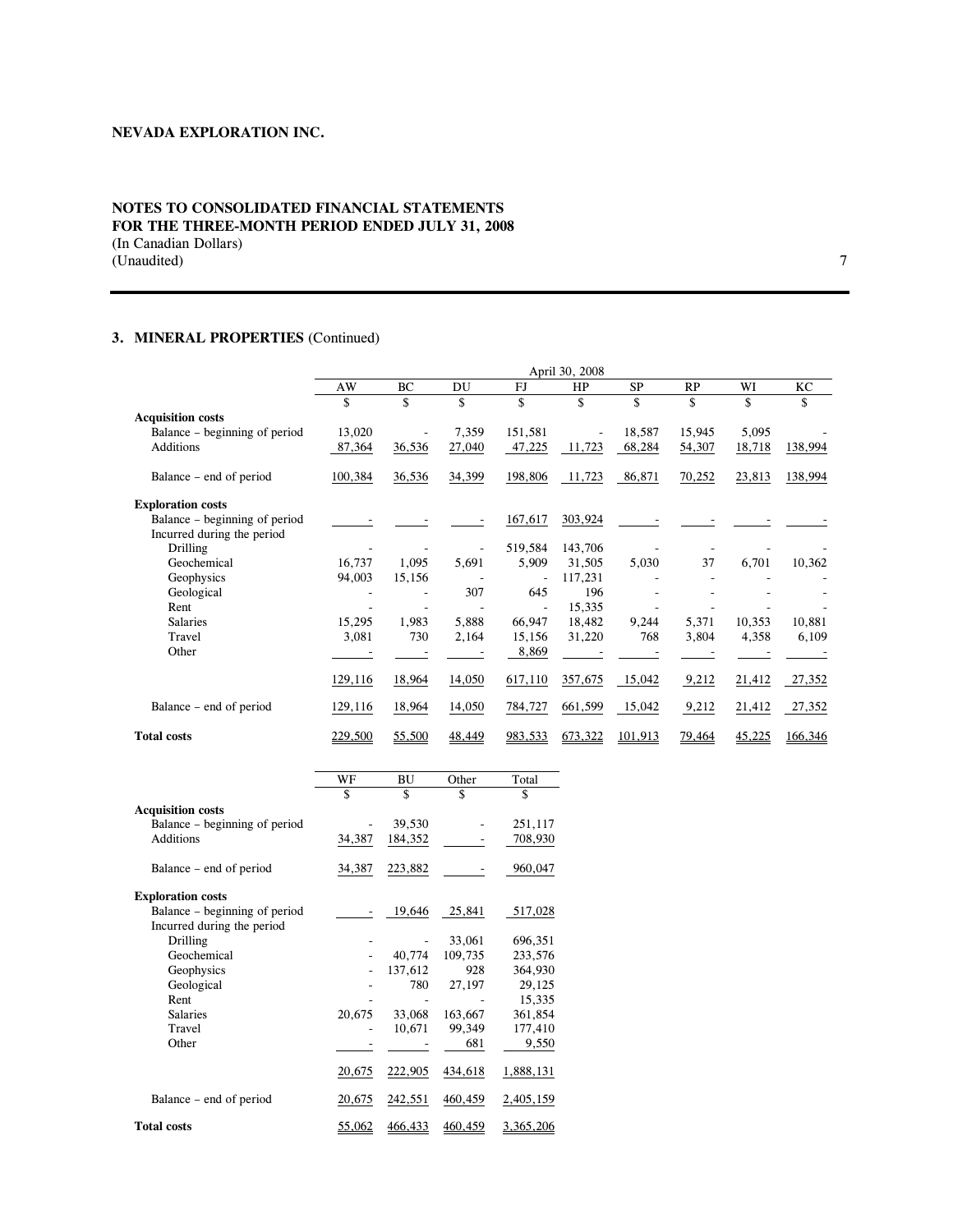### **NOTES TO CONSOLIDATED FINANCIAL STATEMENTS FOR THE THREE-MONTH PERIOD ENDED JULY 31, 2008**  (In Canadian Dollars) (Unaudited) 8

#### **3. MINERAL PROPERTIES** (Continued)

#### **AW**

The Awakening Project is located in Humboldt County, Nevada, approximately 50 km north-northwest of Winnemucca, Nevada. During 2008, the Company staked 166 additional claims at the Awakening Project, for a new total of 267 claims (approx. 2,200 hectares) – the Company has a 100% interest in all 267 claims.

#### **BC**

The Company has no ownership interest at BC; work to date has been to determine whether to acquire an ownership interest at BC.

#### **DU**

The Dunphy Project is located in Eureka County, Nevada, approximately 40 km east of Battle Mountain, Nevada. The Company has a 100% interest in 78 claims (approx. 650 hectares) at Dunphy.

#### **FJ**

The Fletcher Junction Project is located in Mineral County, Nevada, approximately 30 km southwest of Hawthorne, Nevada. The Company has a 100% interest in 346 claims (approx. 2,800 hectares) at the Fletcher Junction Project, subject to a 1.25% net smelter return royalty ("NSR") to Royal Gold, Inc.

#### **HP**

On September 16, 2005, the Company entered into a 10 years Mining Lease Agreement on 900 hectares at the Hot Pot Project located in Humboldt County, Nevada, approximately 30 km northwest of Battle Mountain, Nevada. The Hot Pot Project is subject to a 3% NSR to the property owner and a 1.25% NSR to Royal Gold, Inc.

#### **SP**

The Sand Pass Project is located in Humboldt County, Nevada, approximately 10 km north of Winnemucca, Nevada. The Company has a 100% interest in 197 claims (approx. 1,600 hectares) at Sand Pass.

#### **RP**

The Rye Patch Project is located in Pershing County, Nevada, approximately 30 km northeast of Lovelock, Nevada. The Company has a 100% interest in 169 claims (approx. 1,400 hectares) at Rye Patch.

#### **WI**

The Winnemucca Mountain Project is located in Humboldt County, Nevada, approximately 5 km west of Winnemucca, Nevada. The Company has a 100% interest in 54 claims (approx. 450 hectares) at Winnemucca Mountain.

#### **KC**

The Kelly Creek Project is located in Humboldt County, Nevada, approximately 40 km north-northwest of Battle Mountain, Nevada. During 2008, the Company staked 648 claims (approx. 5,300 hectares) at Kelly Creek – the Company has a 100% interest in all 648 claims.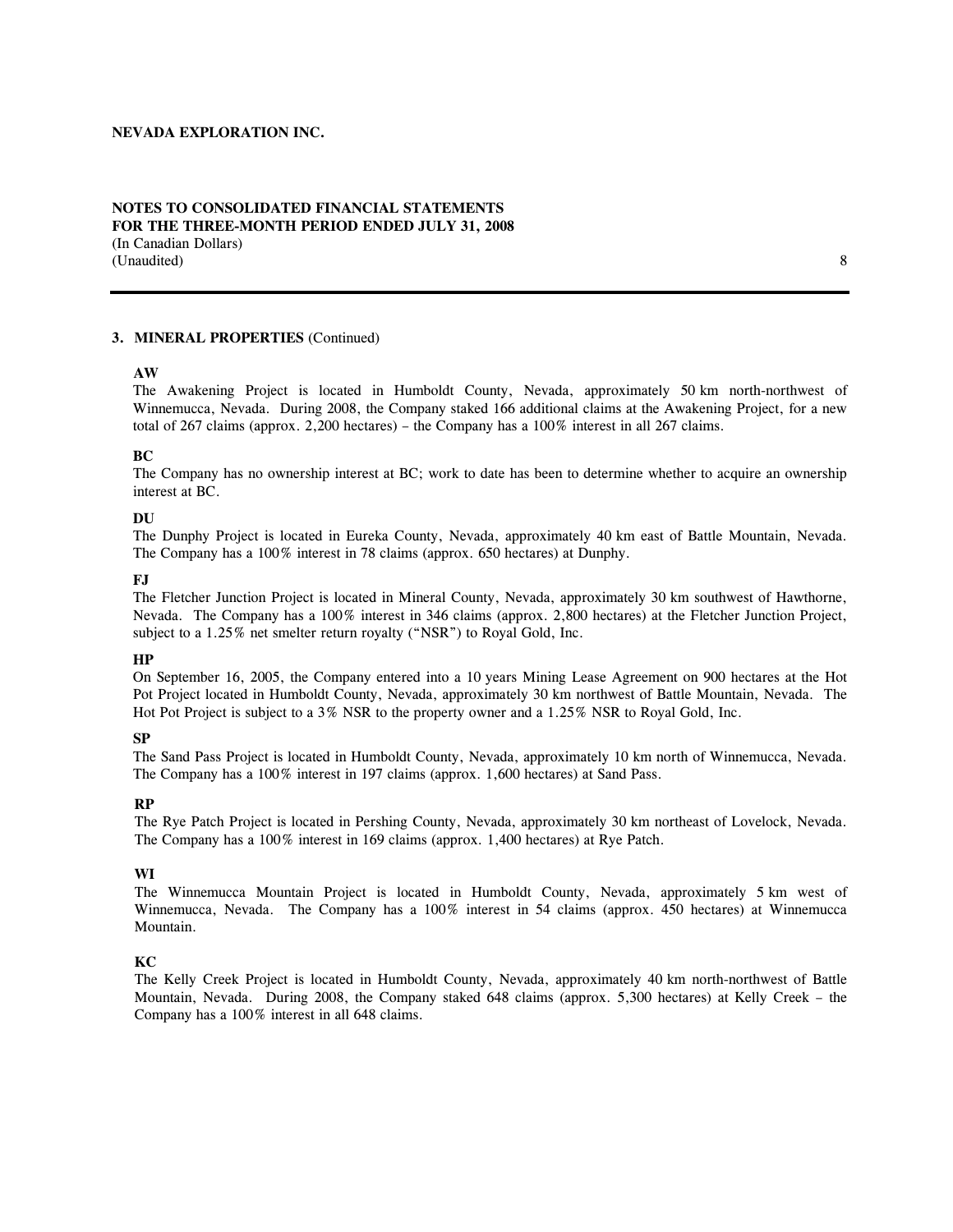### **NOTES TO CONSOLIDATED FINANCIAL STATEMENTS FOR THE THREE-MONTH PERIOD ENDED JULY 31, 2008**  (In Canadian Dollars) (Unaudited) 9

### **3. MINERAL PROPERTIES** (Continued)

#### **WF**

The Whiskey Flat Project is located in Mineral County, Nevada, approximately 20 km south of Hawthorne, Nevada. The Company has a 100% interest in 273 claims (2,275 hectares) at Whiskey Flats.

**BU** 

The Bull Creek Project is located in Humboldt County, Nevada, approximately 60 km west-northwest of Winnemucca, Nevada. During 2008, the Company staked 245 additional claims at the Bull Creek Project, for a new total of 513 claims (approx. 4,200 hectares) – the Company has a 100% interest in all 513 claims.

# **4. LONG-TERM DEBT**

|                                                                                                                                                  | <b>July 31,</b><br>2008 | April 30,<br>2008 |
|--------------------------------------------------------------------------------------------------------------------------------------------------|-------------------------|-------------------|
|                                                                                                                                                  |                         |                   |
| Loans bearing interest at rates ranging from 1.9% to 2.9%, repayable<br>in monthly installments \$2,765 plus interest, maturing in 2013, secured |                         |                   |
| by the vehicles                                                                                                                                  | 120,201                 | 125,493           |
| Current portion of long-term debt                                                                                                                | 31,096                  | 31,096            |
|                                                                                                                                                  | 89.105                  | 94,397            |

Principal payments of long-term debt for the next five years are as follows:

| 2009 | S. | 31,096 |
|------|----|--------|
| 2010 |    | 31,803 |
| 2011 |    | 27,815 |
| 2012 |    | 19,002 |
| 2013 |    | 15.777 |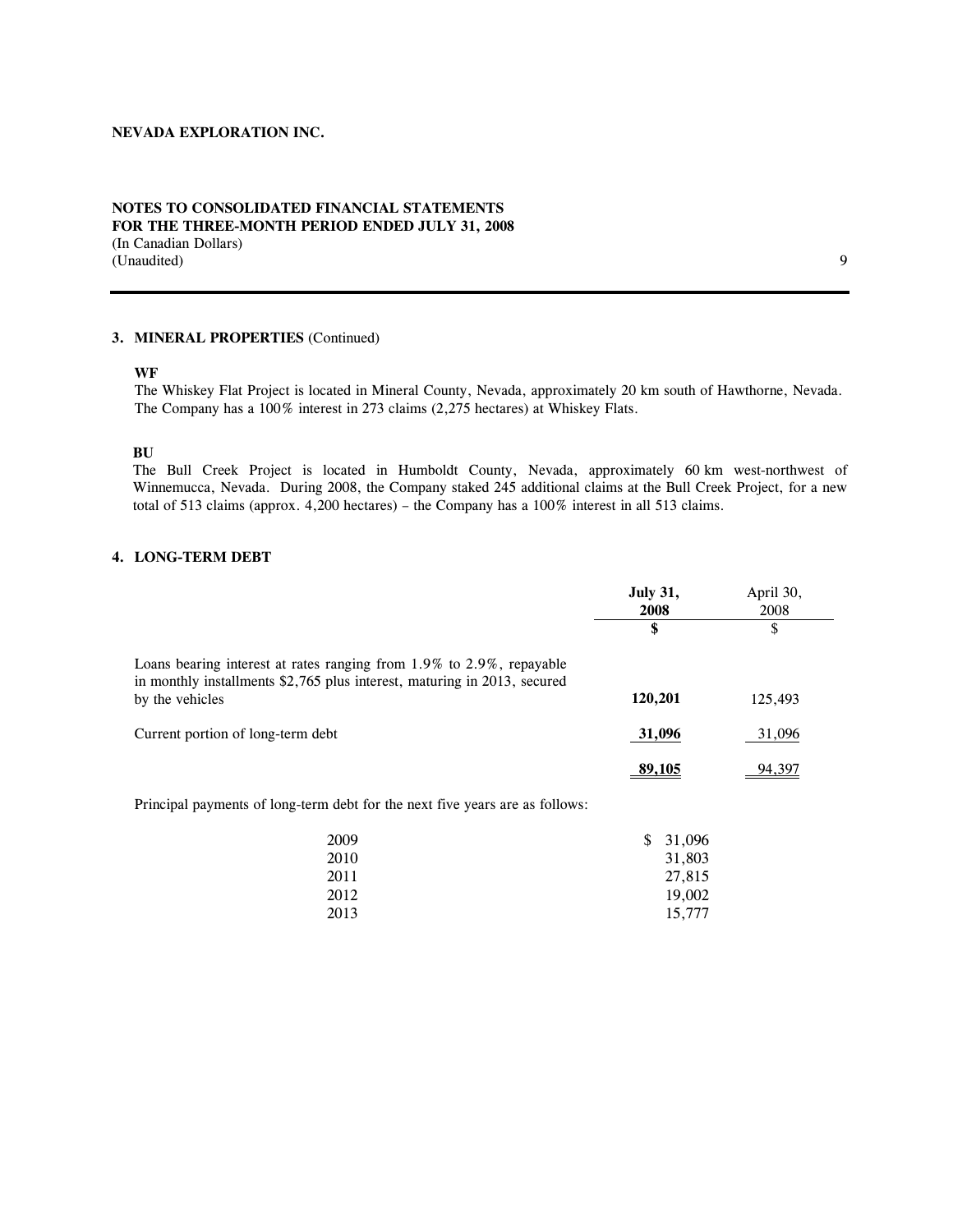### **NOTES TO CONSOLIDATED FINANCIAL STATEMENTS FOR THE THREE-MONTH PERIOD ENDED JULY 31, 2008**  (In Canadian Dollars) (Unaudited) 10

### **5. CAPITAL STOCK**

Authorized, an unlimited number of common shares, voting and participating.

Issued and outstanding:

|                                                  | Number     | Amount      |
|--------------------------------------------------|------------|-------------|
| <b>Balance - April 30, 2007</b>                  | 51,916,666 | \$4,749,709 |
| Private placements <sup>(i)</sup>                | 1,810,000  | 1,531,234   |
| Exercise of options                              | 412,500    | 82,500      |
| Exercise of warrants                             | 4,302,005  | 1,873,542   |
| Ascribed value of options and warrants exercised |            | 922,379     |
| <b>Balance - April 30, 2008</b>                  | 58,441,171 | 9,159,364   |
| Exercise of options                              | 250,000    | 150,000     |
| Exercise of warrants                             | 337,933    | 103,325     |
| Ascribed value of options and warrants exercised |            | 261,847     |
| <b>Balance - July 31, 2008</b>                   | 59,029,104 | \$9,674,536 |

 $\ldots$  On January 23, 2008 and March 11, 2008, the Company completed non-brokered private placements, issuing 1,810,000 units at \$1.00 per unit. Each unit is comprised of one common share and one-half common share purchase warrant, exercisable for a period of 24 months at \$1.50 per share. The warrants were valued at \$278,766 using the following assumptions: expected volatility of 95%; expected dividend yield of 0%; risk-free interest rate of 2.66% and 3.30% and expected life of 2 years.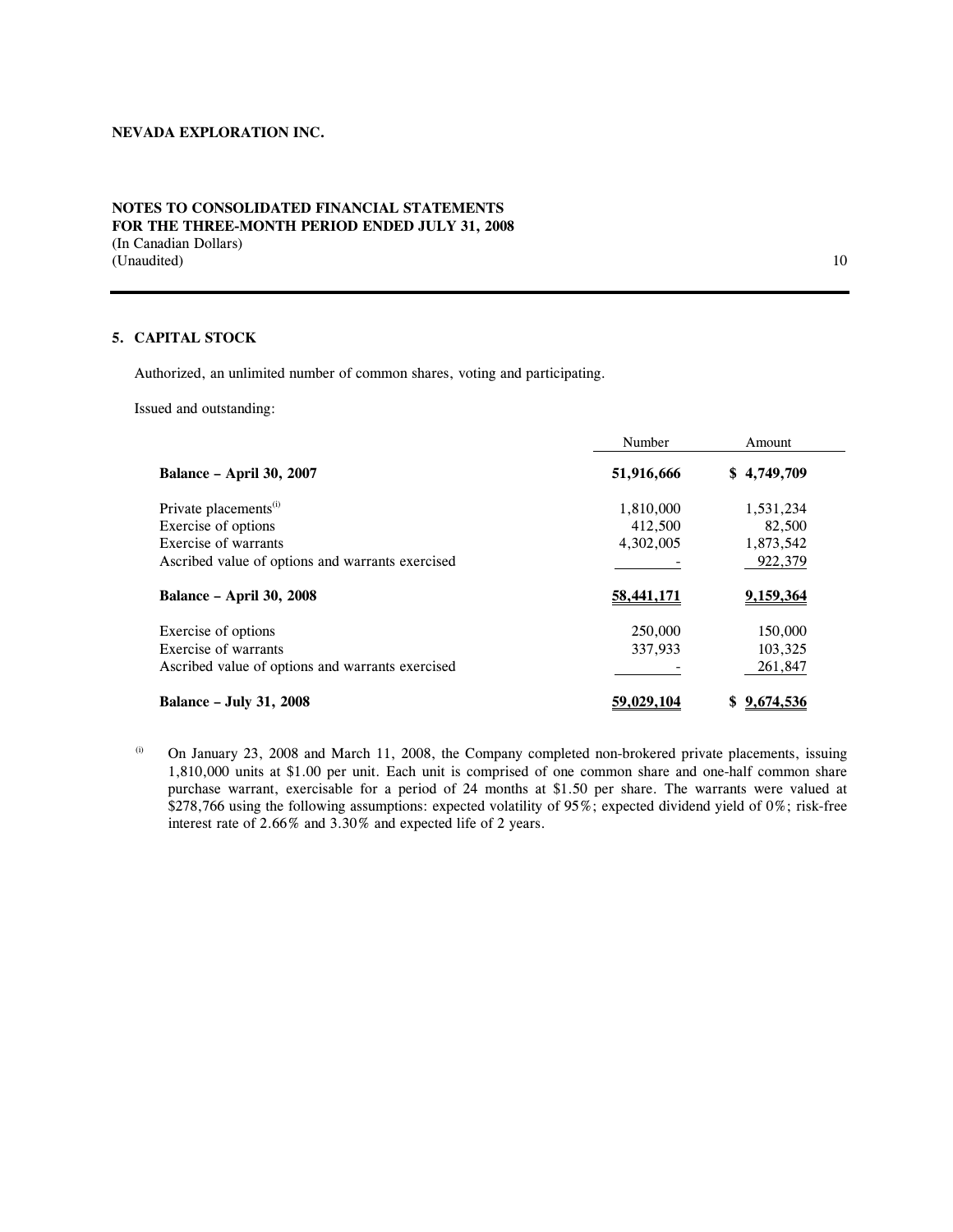### **NOTES TO CONSOLIDATED FINANCIAL STATEMENTS FOR THE THREE-MONTH PERIOD ENDED JULY 31, 2008**  (In Canadian Dollars) (Unaudited) 11

### **6. STOCK OPTIONS AND WARRANTS**

The Company has a stock options plan under which it is authorized to grant options to executive officers and directors, employees and consultants enabling them to acquire up to 10% of the issued and outstanding common stock of the Company. Under the plan, the exercise price of each option equals the market price, minimum price or a discounted price of the Company's stock as calculated on the date of grant. The options can be granted for a maximum term of five years, and vest at the discretion of the board.

|                                 | <b>Warrants</b>       |                   |                                          | <b>Stock Options</b> |                                          |
|---------------------------------|-----------------------|-------------------|------------------------------------------|----------------------|------------------------------------------|
|                                 | Number                | Carrying<br>value | Weighted<br>average<br>exercise<br>price | Number               | Weighted<br>average<br>exercise<br>price |
|                                 |                       | \$                | \$                                       |                      | \$                                       |
| Outstanding,<br>April 30, 2007  | 9,123,050             | 2,333,032         | 0.52                                     | 2,475,000            | 0.47                                     |
| Exercised                       | (4,302,005)           | (839, 924)        | 0.44                                     | (412,500)            | 0.20                                     |
| Expired                         | (459, 112)            | (103, 484)        | 0.54                                     | (82,500)             | 0.20                                     |
| Granted                         | 905,000               | 278,766           | 1.50                                     | 3,075,000            | 0.92                                     |
| Outstanding,<br>April 30, 2008  | 5,266,933             | 1,668,390         | 0.76                                     | 5,055,000            | 0.77                                     |
| Exercised<br>Granted            | (337, 933)<br>266,666 | (133, 781)        | 0.80                                     | (250,000)<br>200,000 |                                          |
| Outstanding,<br>July 31, 2008   | 5,195,666             | 1,534,609         | 0.79                                     | 5,055,000            |                                          |
| Number currently<br>exercisable | 5,195,666             |                   |                                          | 1,426,667            |                                          |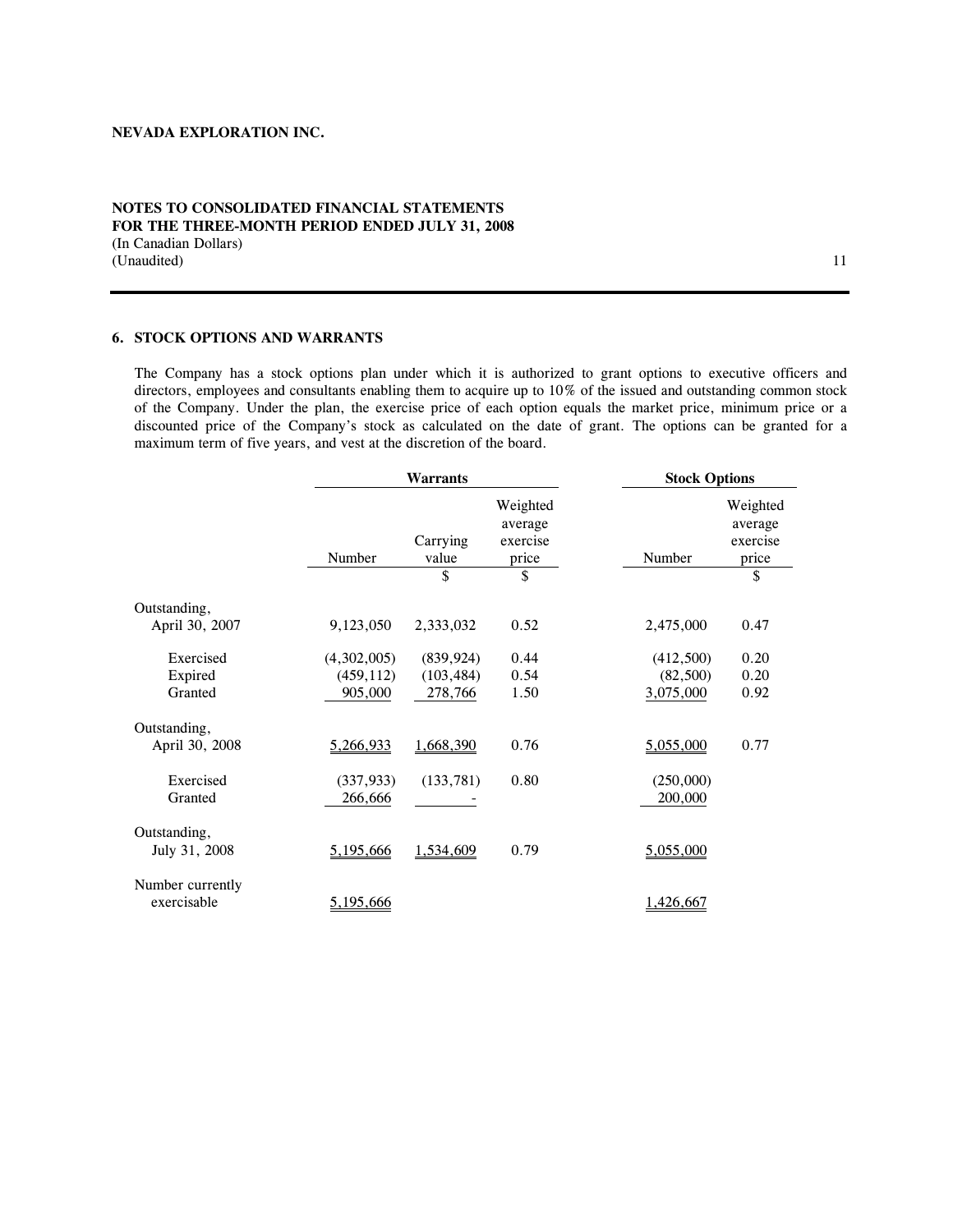### **NOTES TO CONSOLIDATED FINANCIAL STATEMENTS FOR THE THREE-MONTH PERIOD ENDED JULY 31, 2008**  (In Canadian Dollars) (Unaudited) and 12

### **6. STOCK OPTIONS AND WARRANTS** (Continued)

The following incentive stock options and share purchase warrants were outstanding as at July 31, 2008:

|                      | Number    | Exercise |                    |
|----------------------|-----------|----------|--------------------|
|                      | of shares | price    | Expiry date        |
|                      |           | \$       |                    |
| <b>Stock options</b> | 330,000   | 0.20     | October 3, 2011    |
|                      | 1,000,000 | 0.60     | March 9, 2012      |
|                      | 500,000   | 0.60     | April 23, 2011     |
|                      | 150,000   | 0.60     | April 30, 2012     |
|                      | 500,000   | 0.60     | May 15, 2012       |
|                      | 700,000   | 0.95     | June 8, 2012       |
|                      | 150,000   | 1.00     | June 11, 2012      |
|                      | 1,725,000 | 1.00     | March 4, 2013      |
|                      | 200,000   | 0.78     | June 13, 2013      |
| Warrants             | 4,500     | 0.20     | September 29, 2008 |
|                      | 3,019,500 | 0.60     | October 31, 2008   |
|                      | 1,000,000 | 0.75     | April 23, 2009     |
|                      | 266,666   | 0.60     | October 31, 2008   |
|                      | 510,000   | 1.50     | January 10, 2010   |
|                      | 395,000   | 1.50     | March 12, 2010     |

#### **STOCK-BASED COMPENSATION**

During the period, the Company granted 200,000 options (3,075,000 as at April 30, 2008). The fair value was estimated at \$0.42 per option using the Black-Scholes option pricing model. A stock-based compensation expense of \$225,990 (\$205,271 in 2007) for the vesting portion was recorded for the period ended July 31, 2008.

The following weighted average assumptions were used for the Black-Scholes valuation of stock options and warrants issued:

|                          | <b>July 31,</b><br>2008 | April 30,<br>2008 |
|--------------------------|-------------------------|-------------------|
| Risk-free interest rate  | $3.00\%$                | 3.08\% to 3.50\%  |
| Expected life of options | 5 years                 | 5 years           |
| Annualized volatility    | 95%                     | $95\%$            |
| Dividend rate            | $0\%$                   | $0\%$             |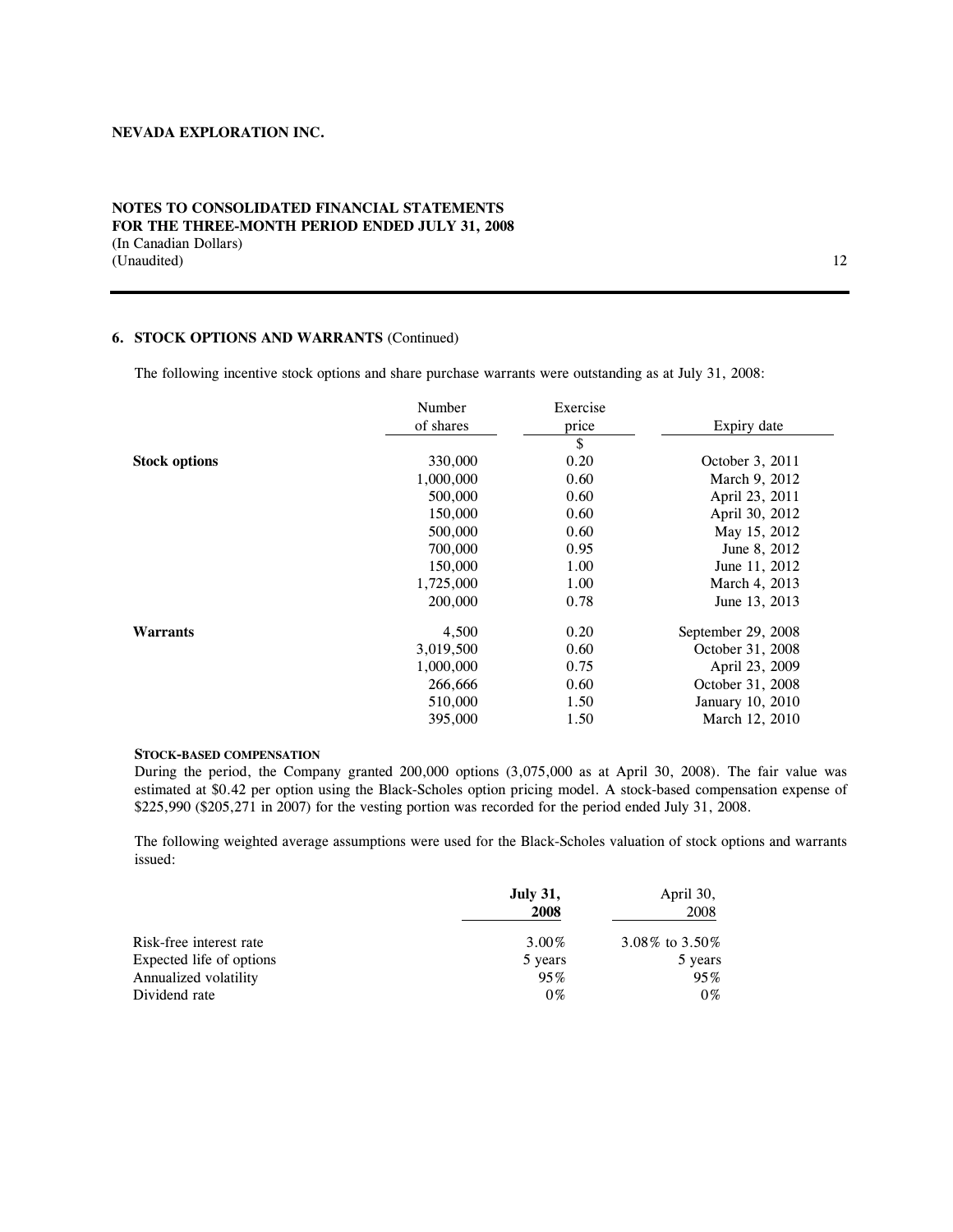### **NOTES TO CONSOLIDATED FINANCIAL STATEMENTS FOR THE THREE-MONTH PERIOD ENDED JULY 31, 2008**  (In Canadian Dollars) (Unaudited) and 13

### **7. FINANCIAL INSTRUMENTS**

### *RISK MANAGEMENT POLICIES*

The Company is exposed to risk due to the nature of its financial instruments. Risk management is the responsibility of management and the Company did not use derivative instruments.

#### *FAIR VALUE*

The Company estimates the fair value of its financial instruments based on current interest rates, market value and pricing of financial instruments with comparable terms. Unless otherwise indicated, the carrying value of these financial instruments approximates their fair market value because of the near maturity of those instruments.

As at July 31, 2008 and April 30, 2008, the carrying amount of current financial assets and liabilities approximated the fair value because of the near maturity of those instruments and the carrying value of term deposits and the long-term debt is considered to approximate fair value since it bears interest at current rates for similar types of borrowing arrangements or investments.

The Company has implemented the following classifications:

Cash and cash equivalents and deposits are classified as held-for-trading and any period change in fair value is recorded through net income.

Term deposits, accounts receivable and loans receivable are classified as loans and receivables and are measured at amortized cost using the effective interest rate method.

Accounts payable and accrued liabilities and long-term debt are classified as other than held-for-trading liabilities and are measured at amortized cost using the effective interest rate method.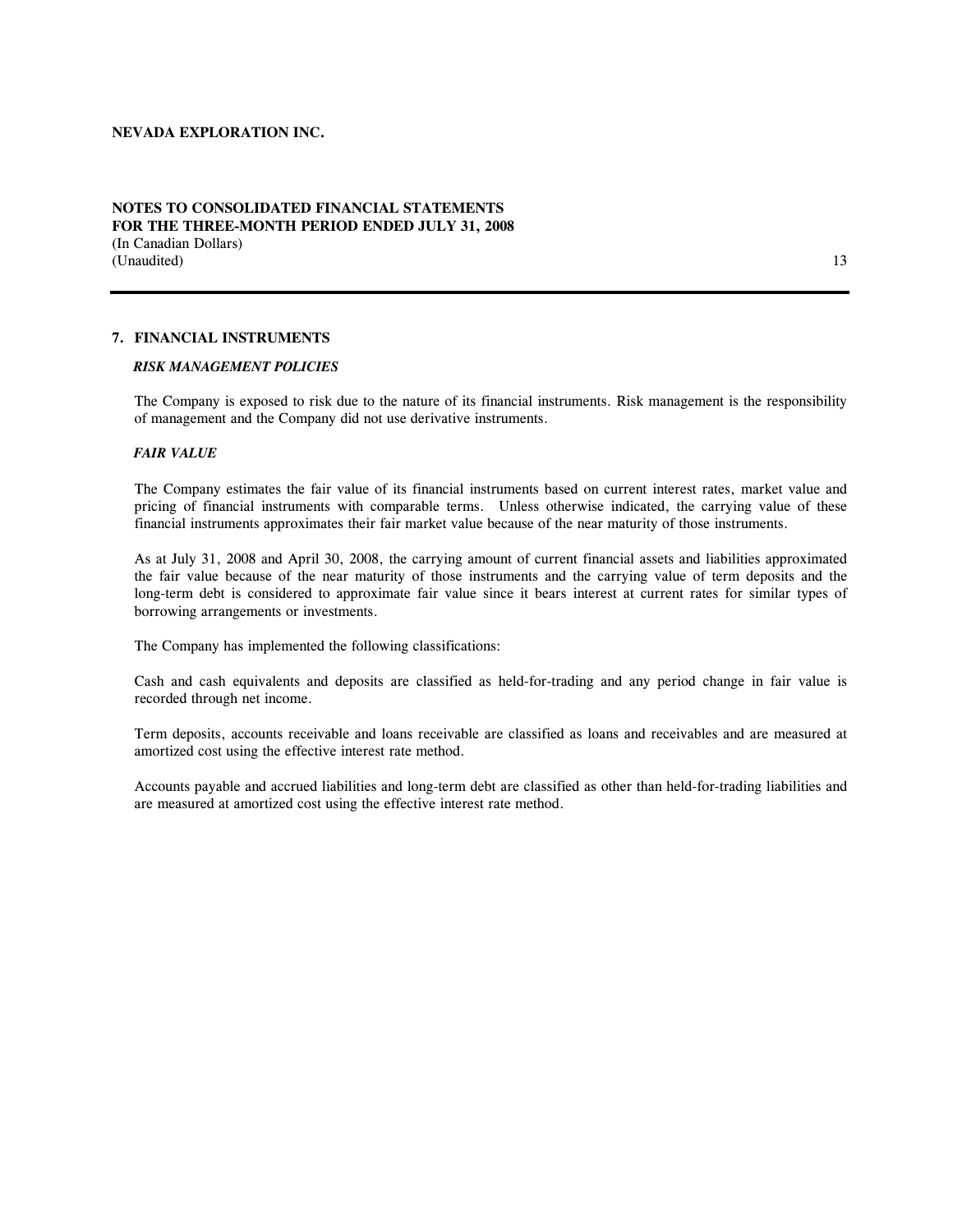### **NOTES TO CONSOLIDATED FINANCIAL STATEMENTS FOR THE THREE-MONTH PERIOD ENDED JULY 31, 2008**  (In Canadian Dollars) (Unaudited) 14

#### **7. FINANCIAL INSTRUMENTS** (Continued)

#### *CREDIT RISK AND INTEREST RATE RISK*

Unless otherwise noted, it is management's opinion that the Company is not exposed to significant interest or credit risk arising from these financial instruments.

#### *LIQUIDITY RISK*

Liquidity risk is the risk that the Company will not be able to meet its financial obligations as they fall due. The Company manages liquidity risk through the management of its capital structure and financial leverage, as outlined in Note 8 ("Capital Disclosures »). It also manages liquidity risk by continuously monitoring actual and projected cash flows. The Board of Directors reviews and approves the Company's operating and capital budgets, as well as any material transactions out of the normal course of business.

As at July 31, 2008, the Company was holding cash and cash equivalents and term deposits of \$1,997,720. Given the Company's available liquid resources as compared to the timing of the payments of liabilities, management assesses the Company's liquidity risk to be low.

#### *FOREIGN EXCHANGE*

The Company is exposed to financial risk arising from fluctuations in foreign exchange rates and the degree of volatility of these rates. A significant portion of the Company's expenses is denominated in US dollars. Consequently, certain assets, liabilities and operating expenses are exposed to currency fluctuations. The Company does not use derivative instruments to reduce its exposure to foreign currency risk.

At July 31, 2008, the Company is exposed to currency risk through the following assets and liabilities denominated in US dollars:

|                                          | \$US    |
|------------------------------------------|---------|
| Cash and cash equivalents                | 244.155 |
| Loans receivable                         | 219,122 |
| Deposits and bonds                       | 349.727 |
| Accounts payable and accrued liabilities | 289,605 |

#### *NET EXPOSURE*

Based on the above net exposures as at July 31, 2008, and assuming that all other variables remain constant, a 10% change in the value of the US dollar against the Canadian dollar would result in an increase/decrease of \$110,261 in the loss from operations.